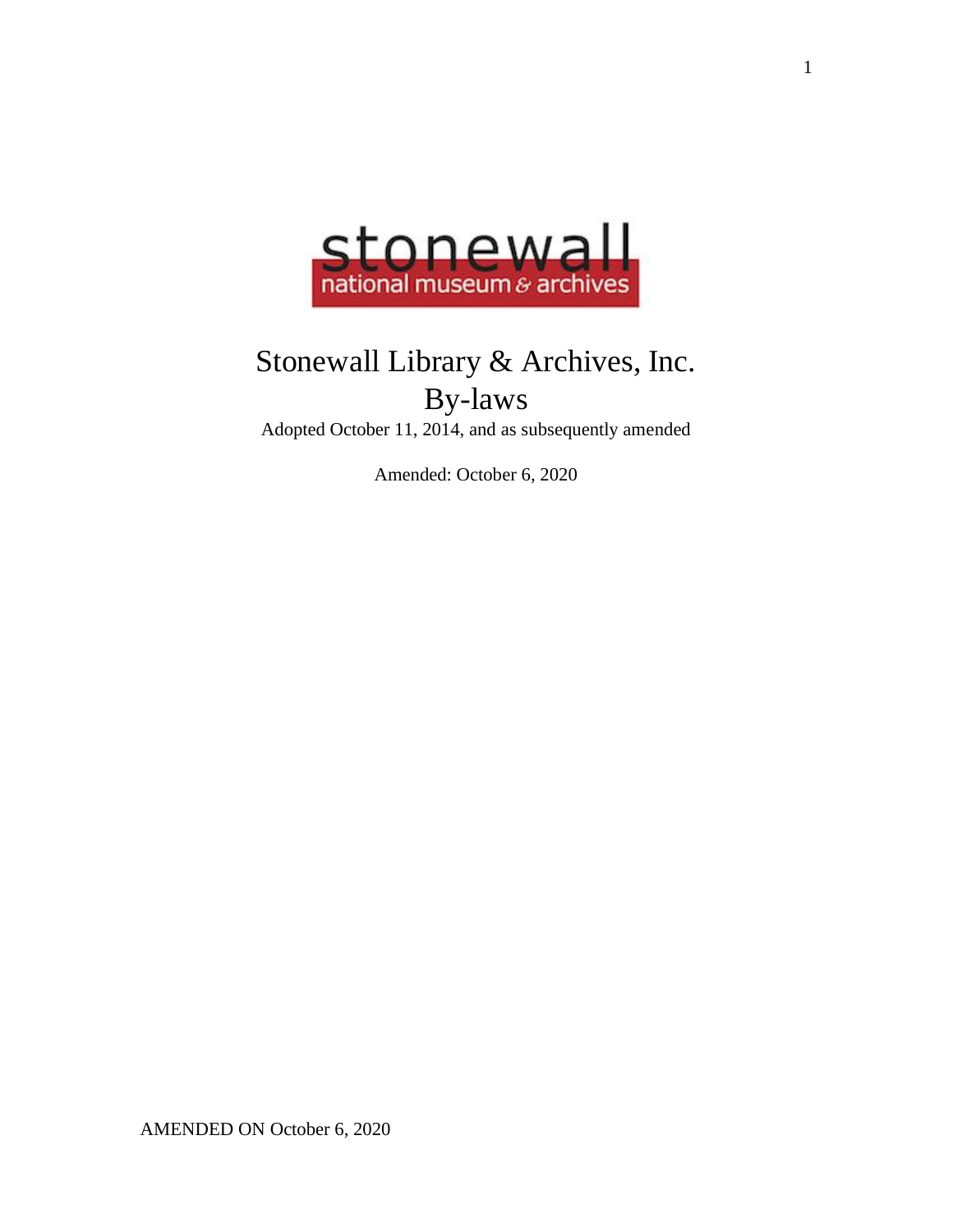

# **By-Laws of Stonewall Library and Archives, Inc as Amended on October 6, 2020**

| <b>TOPIC</b>                           |                                          | Page |
|----------------------------------------|------------------------------------------|------|
| <b>Table of Contents</b>               | 1                                        |      |
| Article I - General                    |                                          |      |
| Section A                              | Name                                     | 5    |
| <b>Section B</b>                       | <b>Place of Business</b>                 | 5    |
| Section C                              | <b>Fiscal Year</b>                       | 5    |
| Article II - Purpose and Mission       |                                          |      |
| Section A                              | <b>Mission</b>                           | 5    |
| <b>Section B</b>                       | Purpose                                  | 5    |
| Article III - Non-discrimination       | 5                                        |      |
| <b>Article IV - Board of Directors</b> |                                          |      |
| Section A                              | <b>Powers and Duties</b>                 | 5    |
| Section B                              | Composition of the Board                 | 5    |
| Founder                                | 6                                        |      |
| <b>Number and Classes of Directors</b> | 6                                        |      |
| <b>Executive Director</b>              | 6                                        |      |
| Section C                              | Terms of Office of a Director            | 6    |
| Term Length                            | 6                                        |      |
| <b>Class Assignment</b>                | 6                                        |      |
| <b>Consecutive Terms</b>               | 7                                        |      |
| <b>Section D</b>                       | Nominations and Elections of Directors   | 7    |
| <b>Section E</b>                       | Director Qualifications and Expectations | 7    |
| Section F                              | <b>Conflict of Interest</b>              | 7    |
| Section G                              | Compensation                             | 7    |
| Section H                              | Resignation                              | 7    |
| Section I                              | Removal                                  | 7    |
| Section J                              | Vacancies on the Board                   | 8    |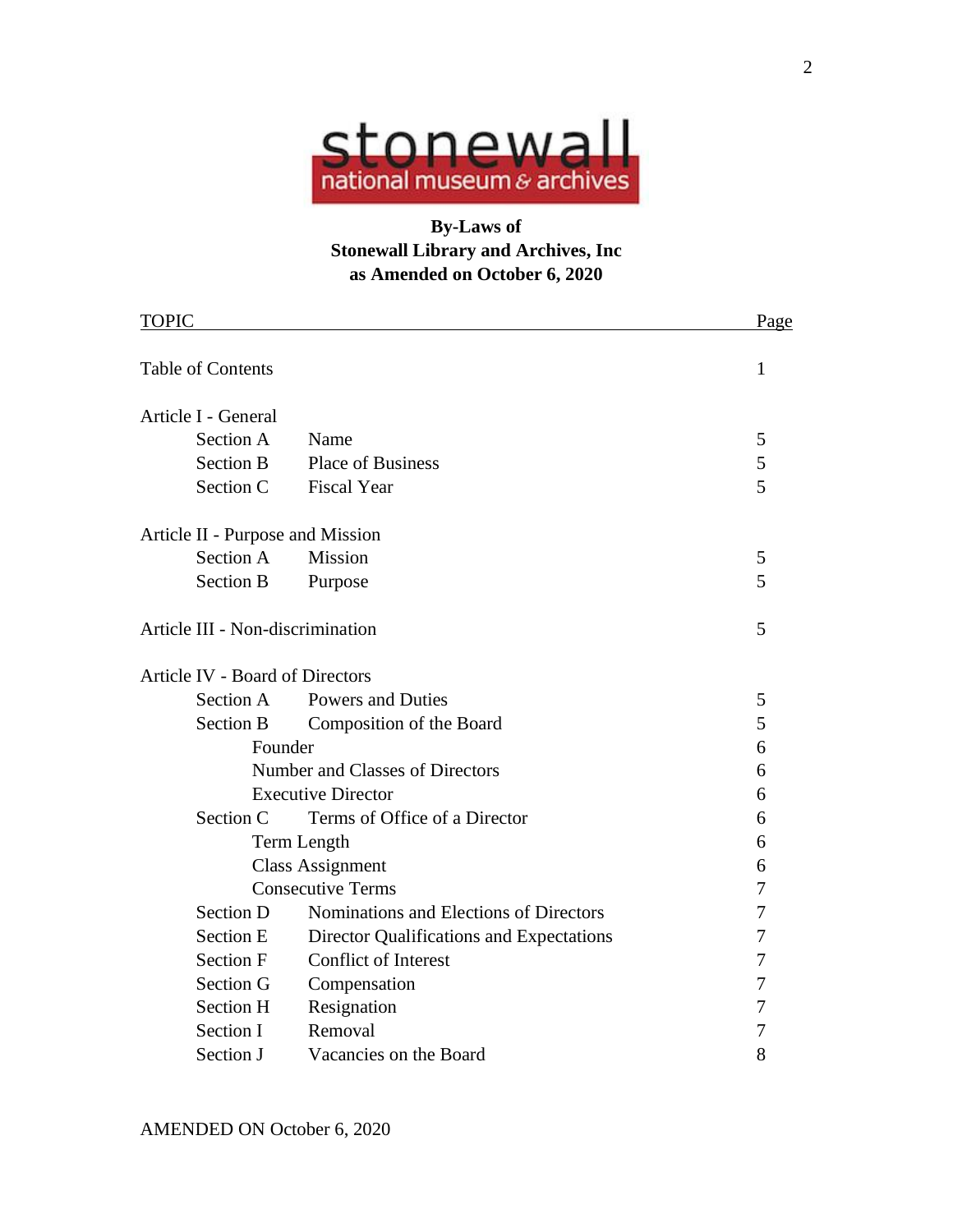| Article V           | <b>Officers</b>         |                                  |                                  |    |  |
|---------------------|-------------------------|----------------------------------|----------------------------------|----|--|
|                     | Section A               |                                  | Election and Terms of Officers   | 8  |  |
|                     | Section B               |                                  | Duties of Officers               | 8  |  |
|                     |                         | 8                                |                                  |    |  |
|                     |                         | 9                                |                                  |    |  |
|                     |                         | 9                                |                                  |    |  |
|                     | Treasurer               |                                  |                                  | 9  |  |
|                     | Section C               |                                  | <b>Resignation of Officers</b>   | 10 |  |
|                     | Section D               |                                  | <b>Removal of Officers</b>       | 10 |  |
|                     | <b>Section E</b>        |                                  | Vacancies of Officers            | 10 |  |
| Article VI          | Meetings                |                                  |                                  |    |  |
|                     | Section A               |                                  | <b>Regular Meetings</b>          | 10 |  |
|                     | <b>Section B</b>        |                                  | <b>Special Meetings</b>          | 11 |  |
|                     | Section C               |                                  | <b>Annual Meeting</b>            | 11 |  |
|                     | Section D               |                                  | <b>Public Access to Meetings</b> | 11 |  |
|                     | <b>Section E</b>        |                                  | <b>Location of Meetings</b>      | 11 |  |
|                     | <b>Section F</b>        |                                  | <b>Attendance at Meetings</b>    | 11 |  |
|                     | Section G               |                                  | Notice of Meetings               | 11 |  |
|                     |                         | 11                               |                                  |    |  |
|                     |                         |                                  | <b>Notice Deadlines</b>          | 11 |  |
|                     | <b>Regular Meetings</b> |                                  |                                  | 11 |  |
|                     | <b>Special Meetings</b> |                                  |                                  | 11 |  |
|                     | <b>Annual Meetings</b>  |                                  |                                  | 12 |  |
|                     | Section H               |                                  | <b>Conduct of Meetings</b>       | 12 |  |
|                     | Section I               |                                  | <b>Quorum of Directors</b>       | 12 |  |
|                     | Section J               |                                  | Action of the Board              | 12 |  |
| Article VII         |                         | <b>Budget and Fiscal Matters</b> |                                  |    |  |
|                     |                         |                                  | Section A Budget                 | 12 |  |
|                     | <b>Section B</b>        |                                  | <b>Fiscal Control</b>            | 12 |  |
|                     | Section C               |                                  | <b>Annual Reports</b>            | 12 |  |
|                     | Section D               |                                  | Loans of SNMA Funds              | 13 |  |
| <b>Article VIII</b> |                         | Committees                       |                                  |    |  |
|                     | Section A               |                                  | Committee Membership and Chairs  | 13 |  |
|                     | <b>Section B</b>        |                                  | <b>Standing Committees</b>       | 13 |  |
|                     | Executive               |                                  |                                  | 13 |  |
|                     |                         | <b>Structure and Governance</b>  |                                  | 13 |  |
|                     | Finance                 |                                  |                                  | 14 |  |
|                     | Section C               |                                  | <b>Other Standing Committees</b> | 14 |  |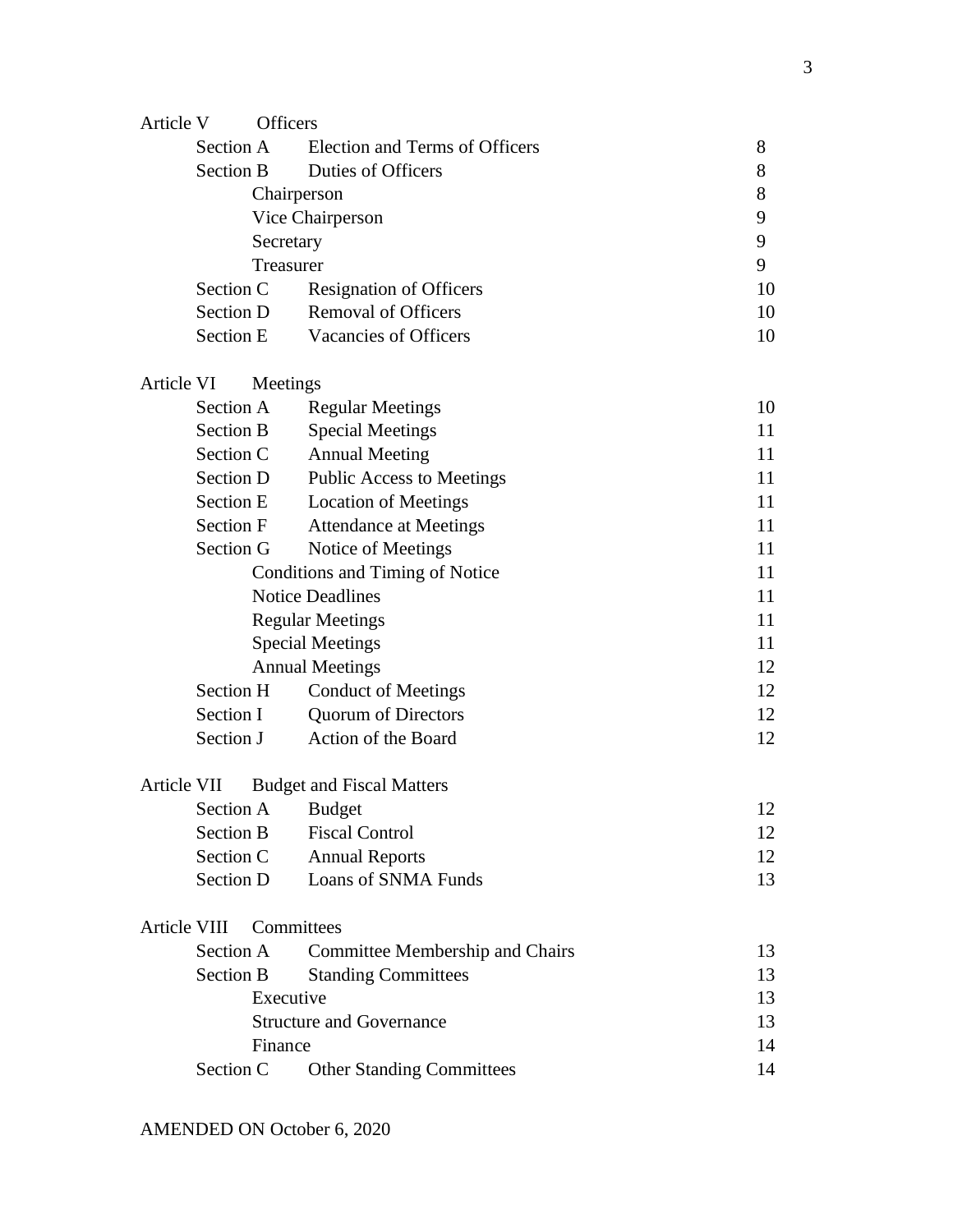|            | Section D | Ad Hoc and Advisory Committees                                                                                                           | 14 |
|------------|-----------|------------------------------------------------------------------------------------------------------------------------------------------|----|
| Article IX |           | Indemnification                                                                                                                          | 14 |
| Article X  |           | <b>Dissolution</b>                                                                                                                       | 14 |
|            |           | Article XI Limitations and Restrictions                                                                                                  | 15 |
|            |           | Article XII Amendments                                                                                                                   | 15 |
|            |           | APPENDIX A Statement of Individual Responsibilities of Members of the<br>Board of Directors of Stonewall National Museum<br>and Archives | 16 |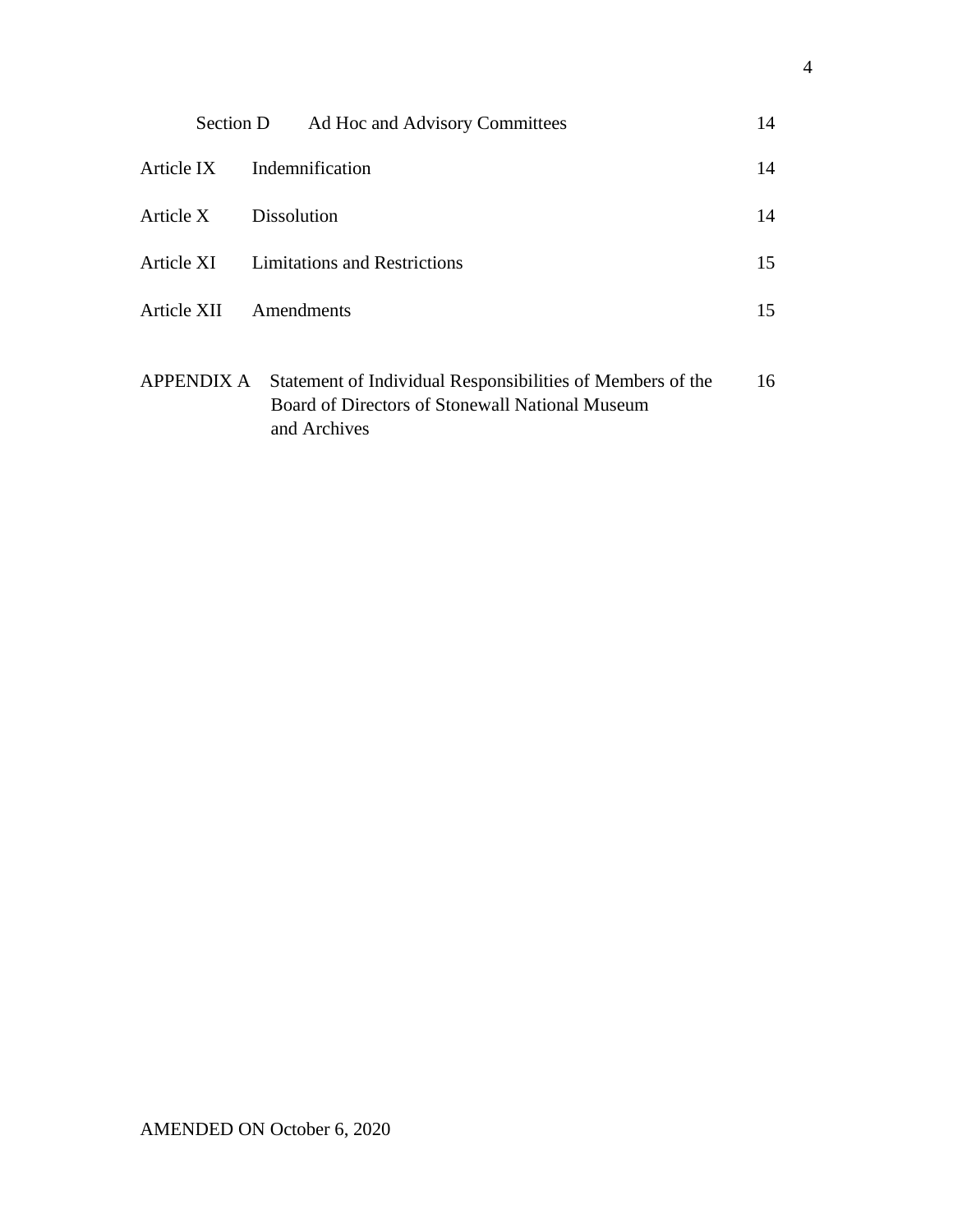#### **ARTICLE I. GENERAL**

**Section A. Name**. This Corporation is registered with the Internal Revenue Service as Stonewall Library and Archives, Inc. and does business as Stonewall National Museum and Archives (SNMA). The Corporation is a 501 (c) (3) not for profit organization under the Internal Revenue Service Code.

**Section B. Place of Business**. The principal place of business is 1300 E. Sunrise, Boulevard, Fort Lauderdale, FL 33304. SNMA may operate off premises activities at places designated and approved by the Board of Directors.

**Section C. Fiscal Year**. The fiscal year shall be January 1 through December 31 of any given calendar year.

#### **ARTICLE II. PURPOSE AND MISSION**

**Section A. Mission**. Stonewall National Museum and Archives promotes understanding through preserving and sharing the proud culture of lesbian, gay, bisexual and transgender people and their significant role in American society.

**Section B. Purpose.** The purpose of SNMA is to serve as an educational resource on matters related to lesbian, gay, bisexual, and transgender issues. SNMA celebrates the history and culture of LGBT people and provides accurate information for public use. Through our interactive library, museum and archives, we collect, preserve, and share materials dealing with lesbian, gay, bisexual and transgendered communities, in order to educate and inspire current and future generations.

# **ARTICLE III. NON-DISCRIMINATION**

In all of its activities, events, and exhibits, SNMA will not discriminate on the basis of sex, race, color, religion, national origin, age, disability status, veteran status, sexual orientation, gender identity or gender expression.

# **ARTICLE IV. BOARD OF DIRECTORS**

**Section A. Power and Duties**. The Board of Directors shall have the authority:

- 1. to steward and oversee the property, funds, affairs, activities and business of SNMA;
- 2. to select and supervise the Executive Director of SNMA, including outlining duties and responsibilities (which may include supervision of any and all employees and the creation and oversight of all activities and policies of the Corporation), conducting an annual performance review, and setting terms of annual compensation;
- 3. to authorize any office or agent of SNMA to enter into any contract, or execute and delivery any instrument in the name of or on behalf of SNMA;
- 4. to accept any contribution, gift, bequest or devise for the charitable purposes of SNMA;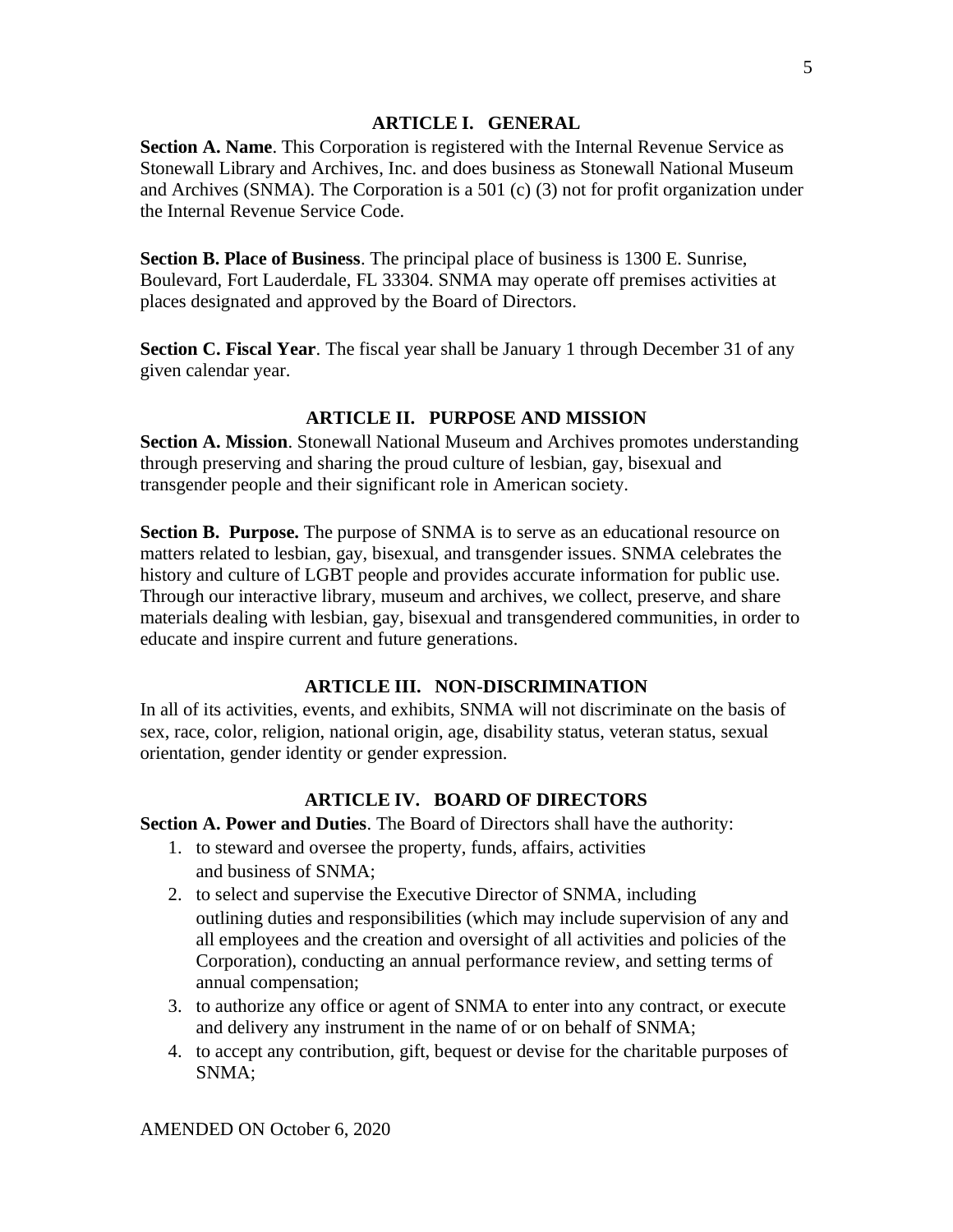- 5. to establish policies and procedures which govern the operation of SNMA and assure its future; and
- 6. to establish fundraising and advocacy policies and activities of SNMA.

#### **Section B. Composition of the Board**

- 1. **Founder**. In recognition of his contribution to the creation of SNMA, the founder, Mark N. Silber, shall be an honorary member of the Board with the title Founder, for life, or for as long as he shall desire the title. "Founder" is a strictly honorary title, without voting privileges.
- 2. **Number and Classes of Directors.** The management and operation of the SNMA shall be governed by a Board of Directors, consisting of no fewer than seven (7) nor more than thirty (30) voting Directors. The elected Board of Directors shall be divided into three Classes, each of which shall be as nearly equal in number as possible and will have over lapping terms. At each Annual Meeting, the number of Directors equal to the Class whose term is scheduled to expire at the time of such Meeting, shall be elected to hold office for the next three-year period.
- 3. **Executive Director**. In addition to the voting Directors, the Executive Director of SNMA shall serve as an ex-officio non-voting member of the Board.

#### **Section C. Terms of Office of a Director**

- 1. **Term Length.** The term of the office for each individual in each Class shall be three (3) years. The term of office of each Class shall end at the conclusion of a fiscal year designated for a given Class. Directors shall serve until their successors shall have been duly elected, or until earlier death, resignation or removal from office.
- 2. **Class Assignment.** On the date this Restatement of SNMA Corporate Bylaws is adopted by the Board, the Structure and Governance Committee shall assign each Director in office on that date to one of three Classes. The Class assignment for any Director subsequently elected, whether new, continuing or replacement, shall be made by the Structure and Governance Committee at the time the individual is recommended to the full Board.
- 3. **Consecutive Terms.** A Director is eligible to serve a maximum of three (3), consecutive three (3) year terms. Upon the completion of three consecutive terms, and after a period of one year, an individual who has previously served as a Director may, upon recommendation of the Structure and Governance Committee, be elected again as a Director and shall be eligible to serve three (3) consecutive three (3) year terms.

In the event a Director is elected to fill an unexpired term of a prior Director who has died, resigned or removed from the Board, the Director shall serve the remainder of the unexpired term and shall subsequently be eligible to serve (2) two additional, (3) threeyear terms.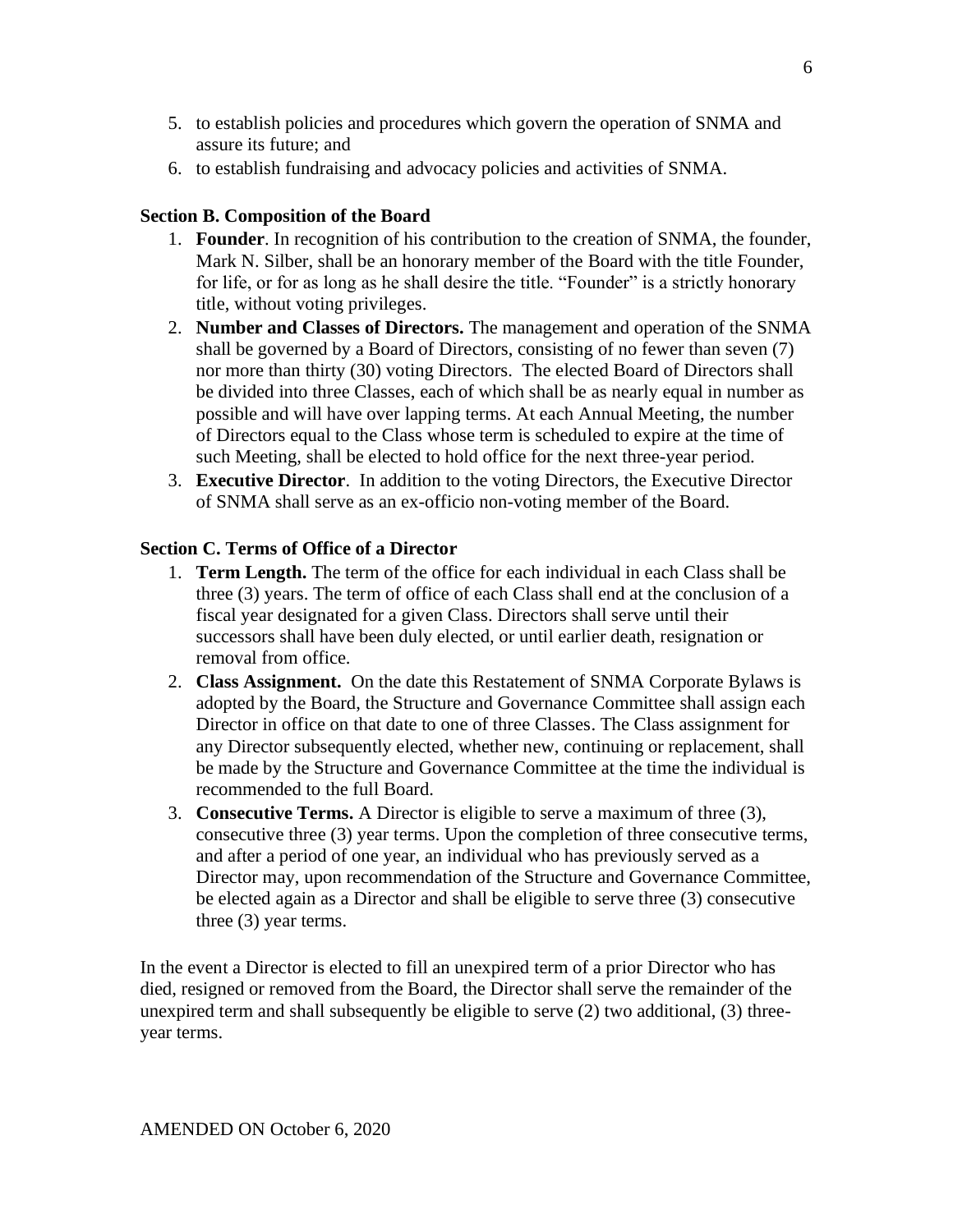**Section D. Nominations and Elections of Directors** All suggestions for individuals for the position of Director shall be forwarded to the Structure and Governance Committee for their review and recommendation to the Board.

After their review, the Structure and Governance Committee will forward to the full Board for action a nomination which shall include the name(s) and qualification(s) of all candidates for election, as well as the Class/term of office, including a beginning and ending date.

A majority of those Directors present at any regular, special or Annual meeting is required to elect a Director.

**Section E. Director Qualifications and Expectations.** All Directors must be at least 18 years of age and must be a member of the Stonewall National Museum and Archives. Directors are expected to comply with the requirements for Individual Directors, as outlined in the "Statement of Individual Responsibilities of Directors" presented in Appendix A of this document.

**Section F. Conflict of Interest.** Whenever a Director or Officer has a financial or personal interest in any matter coming before the Board of Directors, that individual shall a) fully disclose the nature of the interest and b) withdraw from discussion, lobbying and voting on the matter. Any transaction or vote involving a potential conflict of interest shall be approved only when a major of disinterested Directors determine that it is in the best interests of the Corporation to do so. The minutes of meeting at which such votes are taken shall record such disclosure, abstention and rationale for approval.

**Section G. Compensation**. No Director shall receive any compensation or consideration of any kind or in any form for services as a Director, except that a Director may be allowed reasonable advancement or reimbursement for expenses incurred in the performance of any duties directed by the Board which exceed those duties outlined in Article IV, Section A.

**Section H. Resignation**. A Director may resign at any time by giving written notice to the Chairperson of the Board. A resignation is effective when the notice is delivered unless the notice specifies a later effective date.

**Section I. Removal**. A Director may be removed from the Board only for good cause, which shall Include non-compliance with one or more of the responsibilities established by the Board and communicated in the policy governing Director Responsibilities.

The vote to remove a Director may occur at any regular or special meeting, if the matter of removal has been included with the required notice of such a meeting and if the Director being considered for removal has been notified at least ten (10) days prior to the vote. A secret ballot vote of two-thirds (2/3) of those present shall be required.

AMENDED ON October 6, 2020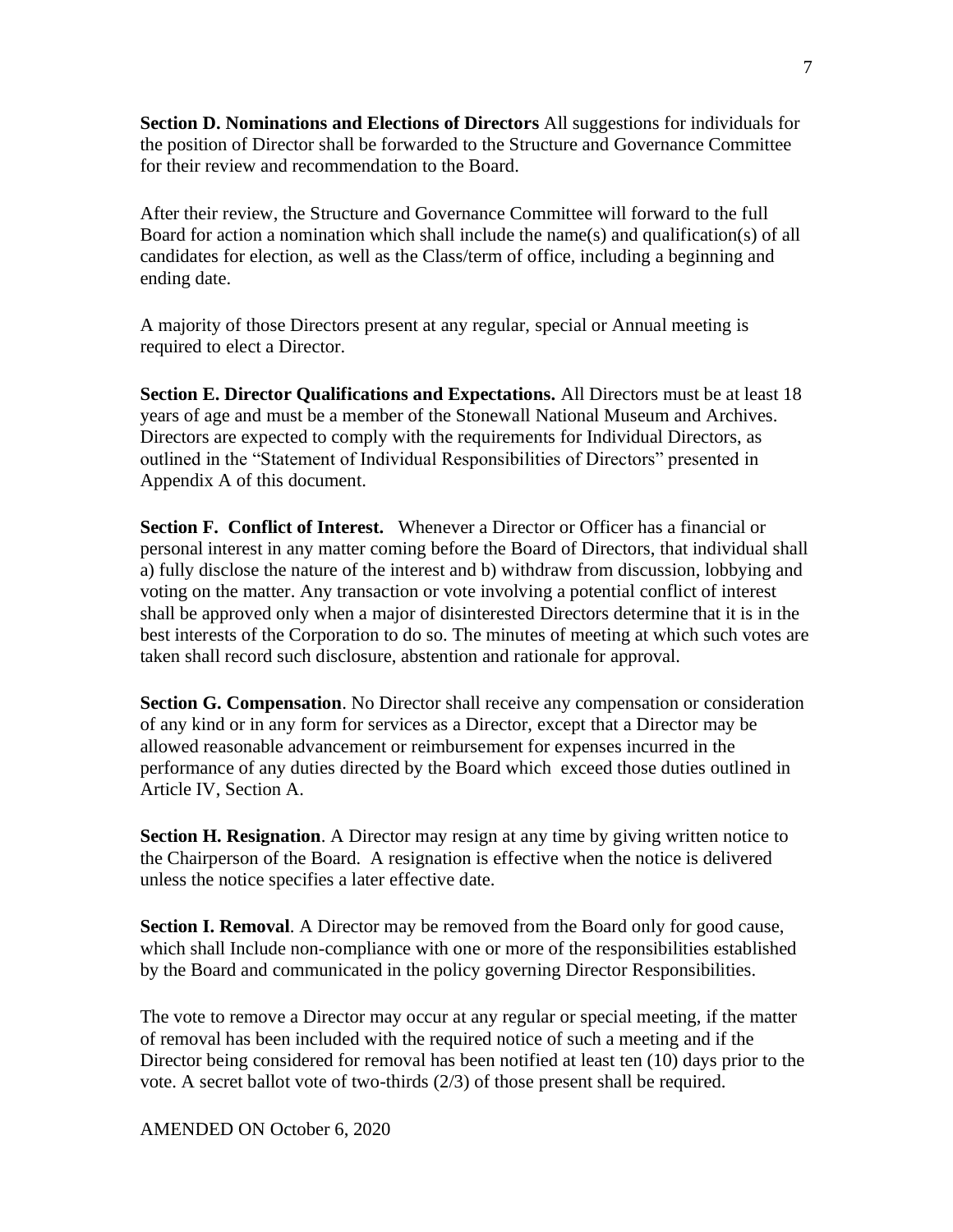**Section J. Vacancies on the Board** A vacancy created for any reason shall be filled through the process outlined in Article IV. Section D of these by-laws. A successor to fill an anticipated vacancy may be elected before the vacancy actually occurs and will become effective on the date of the vacancy. The Director-elect may attend and observe at meetings, but may not vote on any matter, until the date of the declared vacancy.

#### **Section K. Emeritus and Honorary Board Members**

- 1. Emeritus Director is assigned to retiring Board chairs as a lifetime, non-voting member.
- 2. Honorary Director is assigned for one year, without vote, to former Board members who have credibly completed two, three-year terms.

#### **ARTICLE V - OFFICERS**

**Section A. Election and Terms of Officers.** The Officers of the Corporation shall consist of a Chairperson, Vice- Chairperson, Secretary, and Treasurer.

The Board, by majority vote, may also appoint an assistant treasurer and/or assistant secretary, who need not be members of the Board, to assist the Treasurer and Secretary in their duties. These individuals shall not have a vote and shall serve at the pleasure of the Board, with such powers and duties as may be proscribed by the Board.

The Structure and Governance Committee will present a slate of nominees for the four Officer positions to the Board for their action at the Annual Meeting or at any other duly called meeting. The Officers shall be elected by the current Directors by a majority vote. Each officer shall be elected for a two (2) year term and/or until the term begins for an elected successor. The term shall run concurrently with the fiscal year and shall supersede the term limitations established by the officer's board membership.

No Director may hold the same officer position for more than two consecutive two (2) year terms.

The term of office for Officers elected at times other than at the Annual Meeting shall begin upon their election as Officer and shall conclude at the end of the fiscal year.

#### **Section B. Duties of Officers**

- 1. Chairperson. The Chairperson shall perform, but not be limited to, the following responsibilities:
	- a. Serve as Chair of the Executive Committee
	- b. Prepare the agenda for each meeting;
	- c. Preside at all meetings of the Board of Directors;
	- d. Sign, with the approval of the Board of Directors, all contracts and legal documents;
	- e. Appoint the chairperson(s) of all standing and special committees;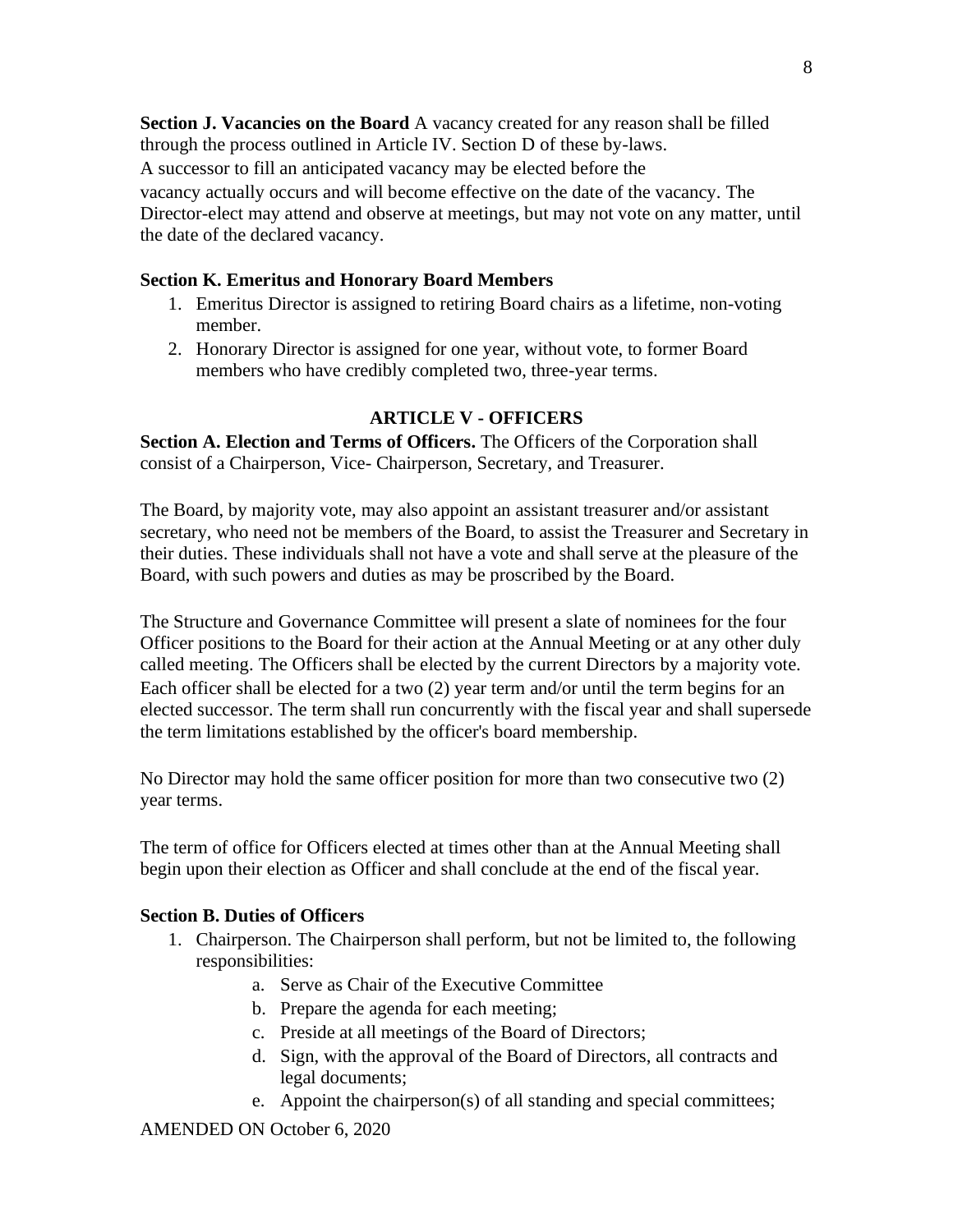- f. Serve as the official spokesperson for the Board or select a designated spokesperson;
- g. Assure that all activities of SNMA comply with the requirements of eligibility for the 501 (c) 3 status of SNMA;
- h. Serve as an ex-officio member of all committees;
- i. Cast a vote on matters before the Board only when required to break a tie; and
- j. Perform such other duties as may be authorized by these Bylaws or may be directed by the Board.
- 2. Vice-Chairperson. The Vice Chairperson shall perform, but not be limited to, the following responsibilities:
	- a. Serve as the Chairperson in the absence of the Chairperson or in the event the office of the Chairperson is vacated;
	- b. Serve as the Chair of the Structure and Governance Committee; and
	- c. Perform such other duties as may be authorized and directed by the Board.
- 3. Secretary. The Secretary shall perform, but not be limited to, the following responsibilities:
	- a. Record and maintain all minutes, votes and other proceedings at all meetings of the Board of Directors;
	- b. Attend to such communications, correspondence and all other duties as may be delegated and directed to the Secretary by the Chairperson of the Board;
	- c. Cause Notices of Meetings to be given in accordance with the Bylaws;
	- d. Maintain and accurate and up-to-date set of By-laws in a manner which makes them readily available to all constituencies, and promptly incorporate amendments with appropriate governmental filings as may be required by law;
	- e. Authenticate the records of the organization and any required document by affixing the corporate Seal, which shall be maintained and safeguarded at the Place of Business of the Corporation as defined in Article I, Section B.
	- f. Perform such other duties as may be authorized and directed by the Board.
- 4. Treasurer. The Treasurer shall perform, but not be limited to, the following responsibilities:
	- a. Assure that all financial practices and activities of the Corporation comply with the requirements of a 501 (c) (3) not-for profit status, as defined by the Internal Revenue Service;
	- b. Receive and safeguard all funds of the Corporation and deposit the same in such bank(s) as may be designated by the Board.
	- c. Establish and maintain effective procedures for the collection, receipt, custody and investment of funds, securities and other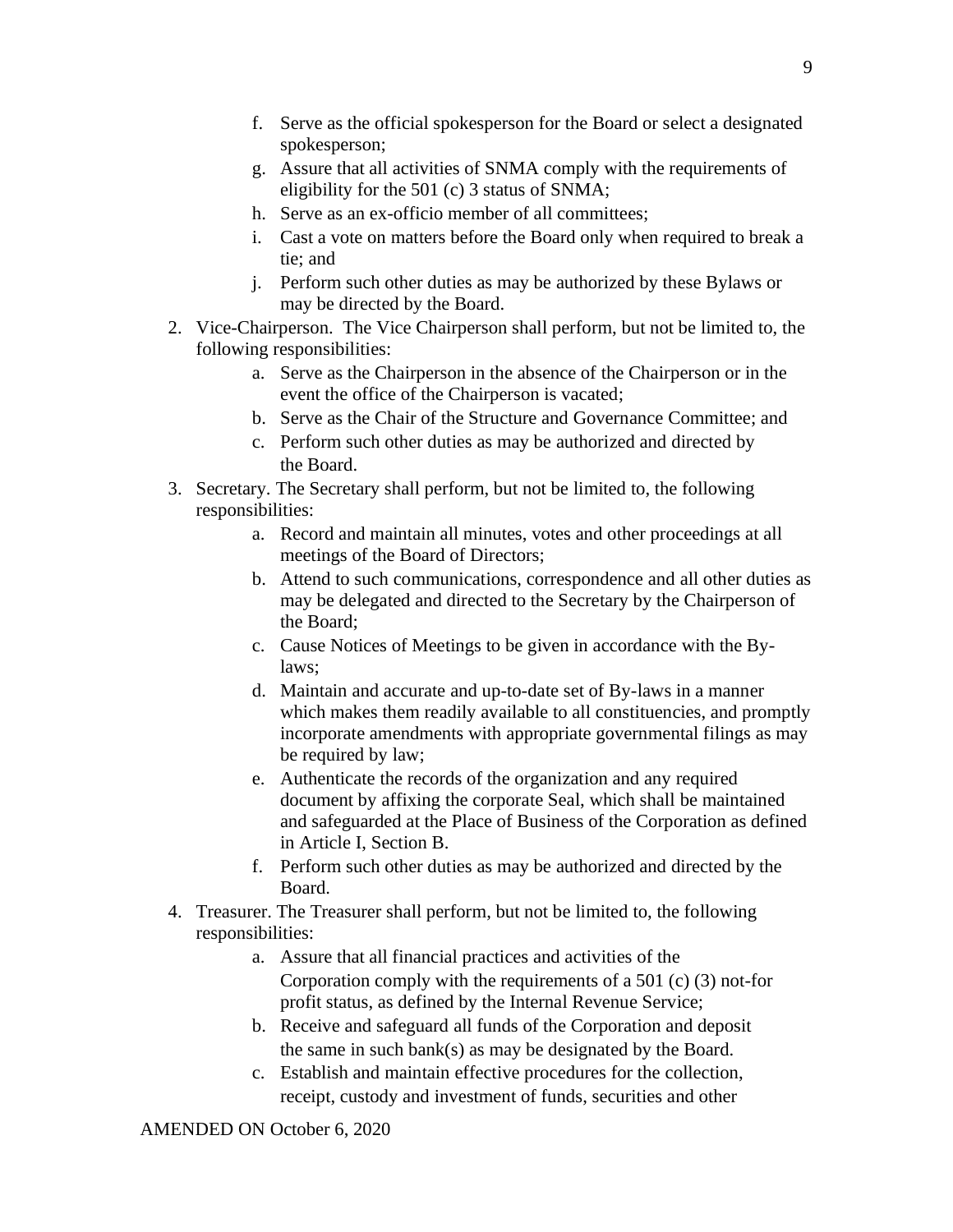assets;

- d. Assure that appropriate processes exist to pay all debts and obligations with checks signed by persons authorized by the Board;
- e. Require that necessary accounting systems and procedures for the effective operation of the organization are maintained;
- f. Have authority to open bank accounts in the name of the Corporation, subject to the approval of the Board;
- g. Sign checks, drafts, and other papers requiring the payment of money;
- h. Furnish an Annual Financial Statement of the Corporation to the Board as soon as feasible after the close of the fiscal year, which Statement shall be certified by an independent Certified Public Accountant;
- i. Issue financial statements to the Board on a monthly basis and provide a report on the financial activities of the organization;
- j. Serve as the Chair of the Finance Committee, unless another Director is appointed to that role by the Board Chairperson. In the later instance, the Treasurer shall serve as an ex-officio member of the Finance Committee; and
- k. Perform such other duties as may be authorized and directed by the Board.
- l. Serve as Chairperson, in the absence of the Chair or Vice Chair.

**Section C. Resignation of Officers**. An officer may resign at any time by delivering notice to the Board. A resignation is effective when the notice is delivered unless the notice specifies a later effective date. An officer who resigns shall complete the term of office as Director to which he/she was originally assigned, unless that individual simultaneously resigns as a Director in a manner outlined in Article IV, Section C.

**Section D. Removal of Officers**. Any officer may be removed as prescribed by the procedures set forth under Article IV, Section D, except that an officer may be removed with or without cause.

**Section E. Vacancies of Officers.** In the event of any vacancy of any officer, other than that of the Chairperson, the Chairperson shall appoint a sitting Director to serve until the end of the fiscal year. In the event the Chairperson position becomes vacant, the Vice Chair shall automatically become the Chair and shall, as the Chair, appoint a Director to serve as Vice Chair, until the end of the fiscal year.

# **ARTICLE VI - MEETINGS**

**Section A. Regular Meetings**. Regular meetings of the Board shall be held at least (6) six times per fiscal year according to a schedule which shall be announced at the beginning of each fiscal year. Additional regular meetings may also be called at the discretion of the Chairperson. Regular meetings may be postponed, rescheduled or canceled when appropriate, also at the discretion of the Chairperson.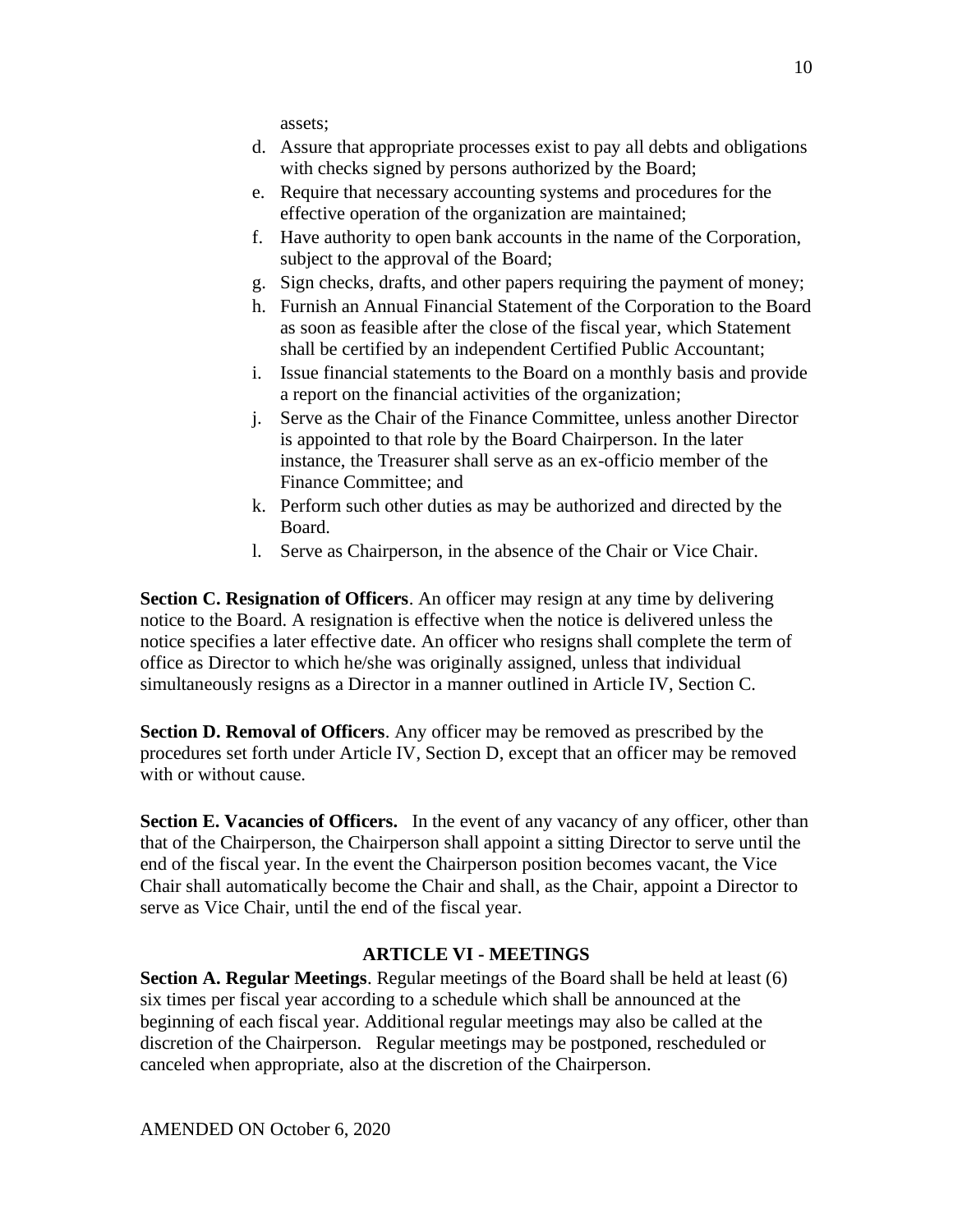**Section B. Special Meetings.** Special meetings of the Board may be called by the Chairperson or by at least three Directors. A Special Meeting may be convened and conducted entirely through electronic means, a may involve the Board taking action on any item, as long as notice for such has been provided as stipulated in Article V, Section G.2.b.

**Section C. Annual Meeting.** An Annual Meeting of the Board of Directors shall be held within the last sixty (60) days of the fiscal year. At a minimum, the agenda of the Annual Meeting shall include the election of Directors and the election of Officers for the following fiscal year.

**Section D. Public Access to Meetings.** Meetings of the Board of Directors and Committees of the Board shall be closed to all individuals other than Board members and invited guests. At its sole discretion, the Board may declare sessions to be open.

**Section E. Location of Meetings.** The Board may hold regular, special or annual meetings in or out of this State.

# **Section F. Attendance at Meetings**

Directors are strongly encouraged to comply with the stipulations listed in the policy on "Responsibilities of Individual Members of the SNMA Board of Directors," as adopted by the Board.

The Board may permit any Director to participate in any Board meeting through the use of any means of electronic communication by which all Directors participating may simultaneously hear each other during the meeting. A Director participating in a meeting by this means shall be deemed to be present in person at the meeting for purposes of quorum.

**Section G. Notice of Meetings Conditions and Timing of Notice**. Under these By-Laws, notice of meetings and any other notice necessitated by these By-laws shall be provided in writing, via electronic means to the email address-of-record designated by each Director. Notices shall be considered to have been served on the date and time the notice is electronically posted.

- 1. Notice Deadlines. The timing required for notices to be served varies depending on the type of meeting for which the notice is being served:
	- a. Regular Meetings. A notice of time, date, place and an agenda for any regular meeting shall be provided at least three (3) days in advance of the scheduled meeting.
	- b. Special Meetings. Notification of date, time and place of a Special Meeting of the Board must be provided at least two (2) days in advance of the meeting. The notice need not describe the purpose of the special meeting.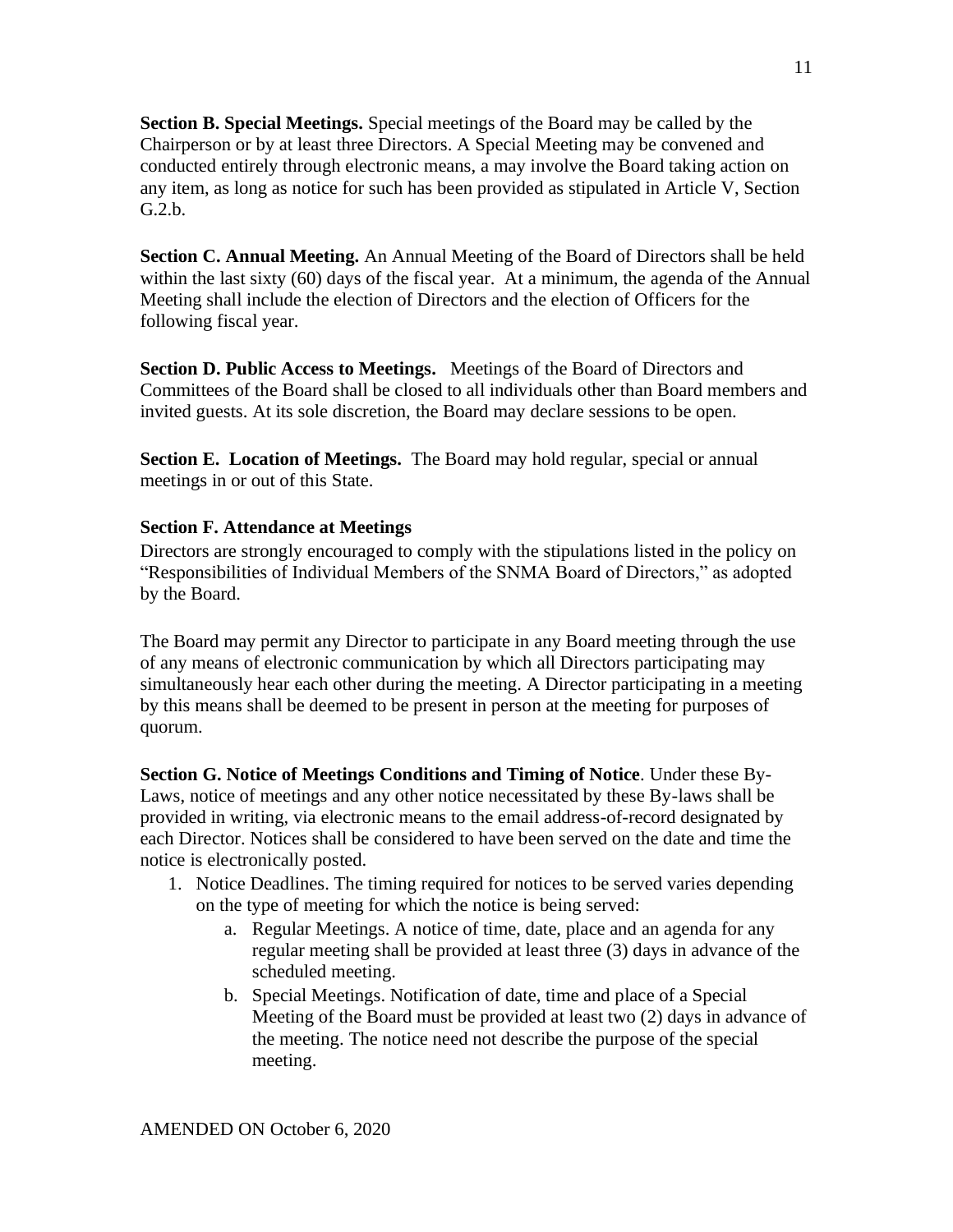c. Annual Meeting. A notice of the date, time and place of the Annual Meeting shall be provided at least fifteen (15) days prior to the date of the meeting.

**Section H. Conduct of Meetings**. The current edition of Robert's Rules of Order (newly revised) shall govern all procedures of SNMA, except as they may conflict with these bylaws, with the Articles of Incorporation, or any special rules of order that SNMA may adopt, or except as that are inconsistent with any provision of law.

**Section I. Quorum of Directors**. A majority (1/2) of the voting members of the Board of Directors shall constitute a quorum for the transaction of business at any meeting. Directors physically present and those participating via electronic means shall be considered in the determination of a quorum.

**Section J. Action of the Board.** Except as otherwise stipulated in these Bylaws, all actions by the Board of Directors shall be by a majority vote of the Directors, provided that a quorum is present at a convened meeting. The Board may take action without a meeting being physically convened, through the use of electronic communication. In this instance, a clear statement of any resolution under consideration shall be provided electronically to all Directors and the deadline by which Directors must cast a vote must be stipulated.

# **ARTICLE VII - BUDGET AND FISCAL MATTERS**

**Section A. Budget.** The Board shall approve an operating budget of the Corporation SNMA by no later than the first meeting of the fiscal year.

# **Section B. Fiscal Control.**

The Board shall adopt policies governing the receipt and management of funds of SNMA.

- 1. The Board shall adopt policies governing the terms and conditions for the expenditure of the Corporation's SNMA's funds. Corporate funds can only be paid out on the check of the Corporation SNMA signed by persons authorized by the Board when the terms and conditions developed by the Board have been met.
- 2. The Board may authorize any officer or agent of SNMA to enter into any contract, or to execute and deliver any instrument in the name of and/or on behalf of SNMA, and such authority may be general or confined to specific instances. Unless so authorized, no Officer, agent or employee shall have any power to bind SMA by any contact or to pledge its credit to render it monetarily liable for any purpose in any amount.

**Section C. Annual Reports**. The Board shall prepare an Annual Report to the community in a timely manner, provided that an annual financial report shall be furnished to each member by personal delivery or mail within one- hundred (180) days of the end of the fiscal year.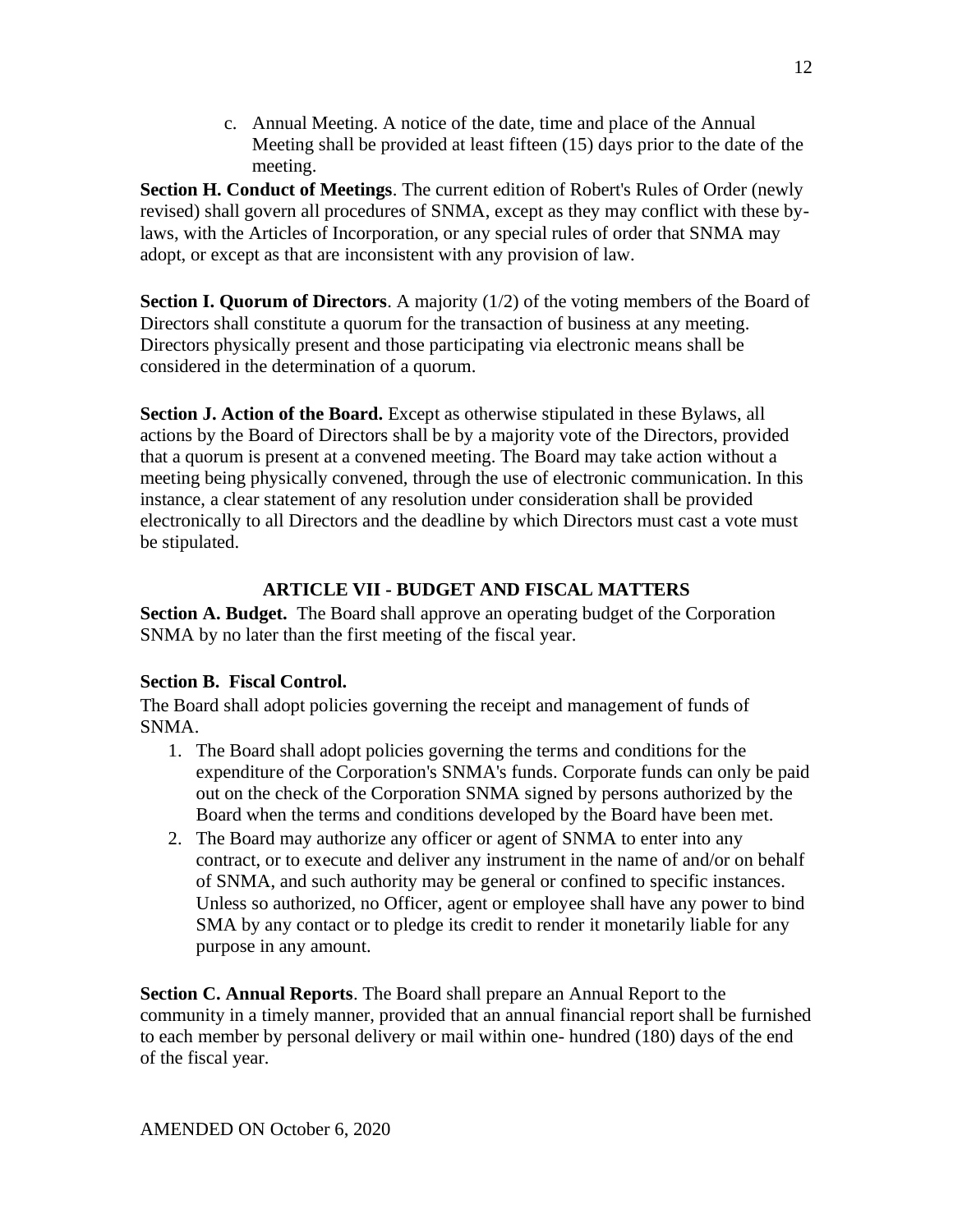**Section D. Loans of SNMA Funds.** SNMA shall not issue loans in any amount from any of its funds to staff, Officers or Directors.

# **ARTICLE VIII - COMMITTEES**

#### **Section A. Committee Membership and Chairs**

- **1.** Committee membership is open to any SNMA member. The Chair of all standing committees must be a Director and shall be appointed by the Chairperson of the Board.
- **2.** The Chair of any special or ad hoc committee need not be a Director and shall be appointed by the Chairperson of the Board.
- **3.** The Chair of any committee authorized to exercise the authority of the Board must be a Director approved by the Board.

**Section B. Standing Committees.** The Board shall create standing committees, which will include, but not necessarily be limited to:

- 1. Executive Committee. The Board shall create an Executive Committee, which shall consist of the Chairperson, Vice-Chairperson, Treasurer, and Secretary. In addition, two Directors may be appointed to a one-year term by the Executive Committee to serve as voting members of the Committee. The Executive Director of SNMA will also serve, ex-officio. Subject to any action of the Board to the contrary, the Executive Committee shall meet at such times and places as it may designate and shall make its own rules for the conduct of its business and shall keep a record of its proceeding which shall be submitted to the full Board by means of a written report. Special meetings of the Executive Committee may be called within 24-hour notice by the Chairperson or by two (2) members of the Executive Committee. A quorum of the Executive Committee shall be a majority of its voting members. The Executive Committee acts on behalf of the Board of Directors in emergencies or in other situations where time factors do not permit awaiting the next regular meeting of the Board. The Executive Committee fulfills such other functions as may be designated by the Board. Under all circumstances, the Executive Committee is accountable to the Board. All actions taken by the Executive Committee on behalf of the Board shall be ratified by the Board at its next regularly scheduled meeting.
- 2. Structure and Governance Committee. The Board shall create a Structure and Governance Committee which shall consist of at least three (3) Directors, including the Chair and shall:
	- a. Seek, identify, cultivate, recruit and interview potential Directors and forward nominations for new Directors to the full Board for action. In doing so, the Committee shall seek to assure that the Board reflects the fundamental commitment of the Corporation to inclusivity of all individuals regardless of age, gender, gender identification, sexual orientation, ethnicity, race, color, nationality, cultural origin, disability, veteran's status, HIV status, or political or religious beliefs;
	- b. Prepare and present to the Board nominations for the Officers of the Corporation;

AMENDED ON October 6, 2020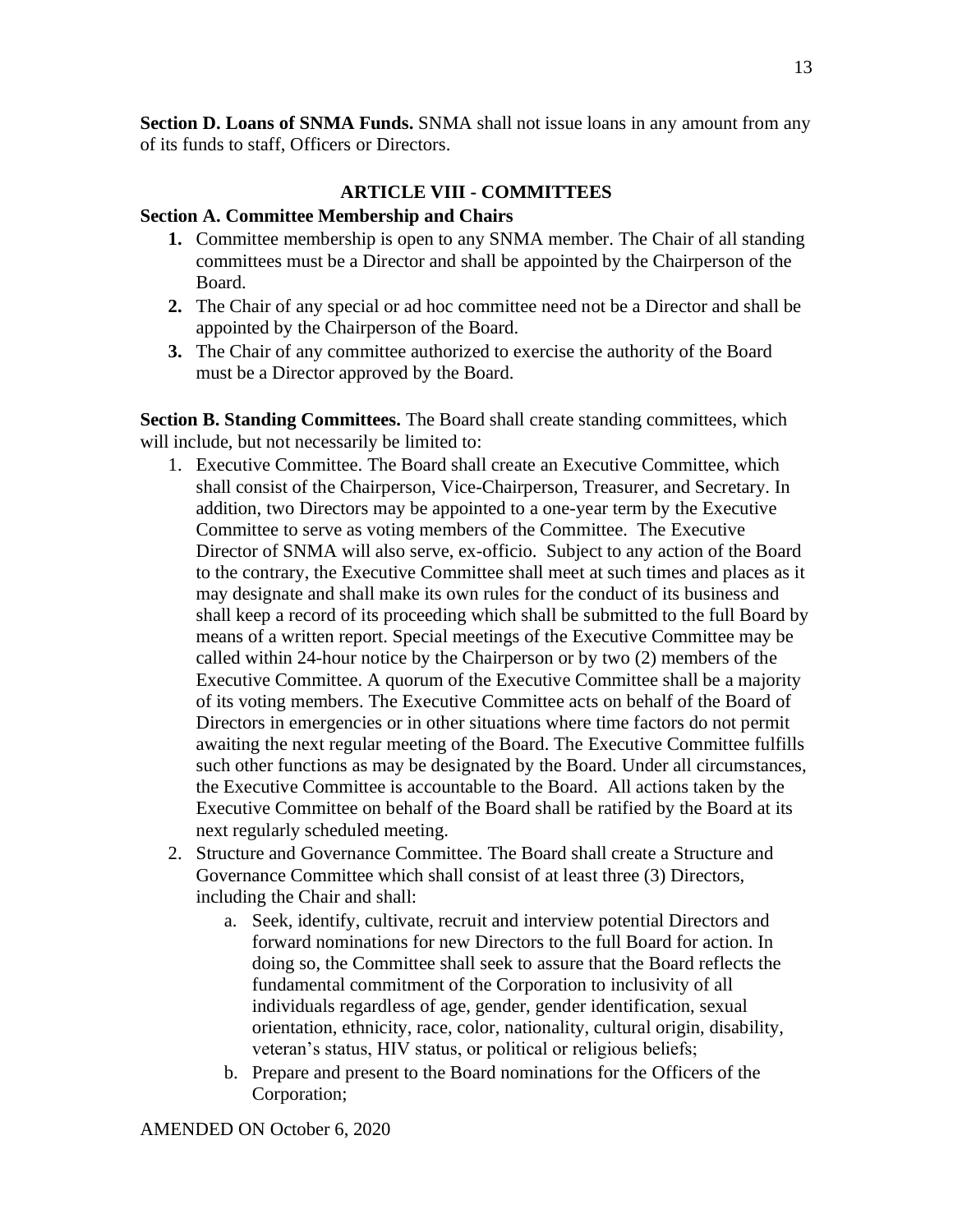- c. Monitor the effectiveness of existing operational policies and structures, as well as the effectiveness of members of the Board in fulfilling the SNMA's mission, and recommend any changes to the full Board; and
- d. Periodically review these By-laws and recommend changes, if necessary, to the Board.

4. Finance Committee. The Board shall create a Finance Committee which shall consist of at least three (3) Directors, including the Chair which shall:

Assist the Treasurer and advise the Board on financial matters;

Prepare, in cooperation with the Board Chairperson and the Executive Director, the Annual Budget and revisions to it, as needed;

Advise the Board when anything on the monthly financial reports is unusual; Oversee investments;

Assure the completion of internal and annual audits, as needed; and Research any other financial questions raised by the Board.

**Section C. Other Standing Committees**. The Board may designate or authorize and direct the Board Chairperson to create such other standing committees as it may from time to time consider appropriate to assist the Board in the conduct of its business. Standing committees created in this way shall serve at the pleasure of the Board.

**Section D. Ad Hoc and Advisory Committees.** The Board may create ad hoc and/or advisory committees, as it deems necessary to undertake specific activities within a specific time frame. Committees created in this way shall serve at the pleasure of the Board.

# **ARTICLE IX - INDEMNIFICATION**

The Corporation shall indemnify its Directors and Officers to the fullest extent permitted under Florida law as it may exist from time to time, as may be amended. Indemnification shall extend to any and all liabilities of the Directors and Officers arising from their relationships with SNMA in any or all capacities or acting at the direction of the Board. The Board of Directors may indemnify any or all of its employees to any extent the Board may determine up to and including the fullest extent possible permitted under Florida law

# **ARTICLE X – DISSOLUTION**

**Section A. Dissolution.** The Board may determine to dissolve the Corporation and may do so upon a two-thirds (2/3) vote of the Board. After paying or making provision for the payment of all debts and liabilities of the Corporation, the Board shall distribute remaining assets of the Corporation to one or more of the categories of recipients authorized in Section B of this Article.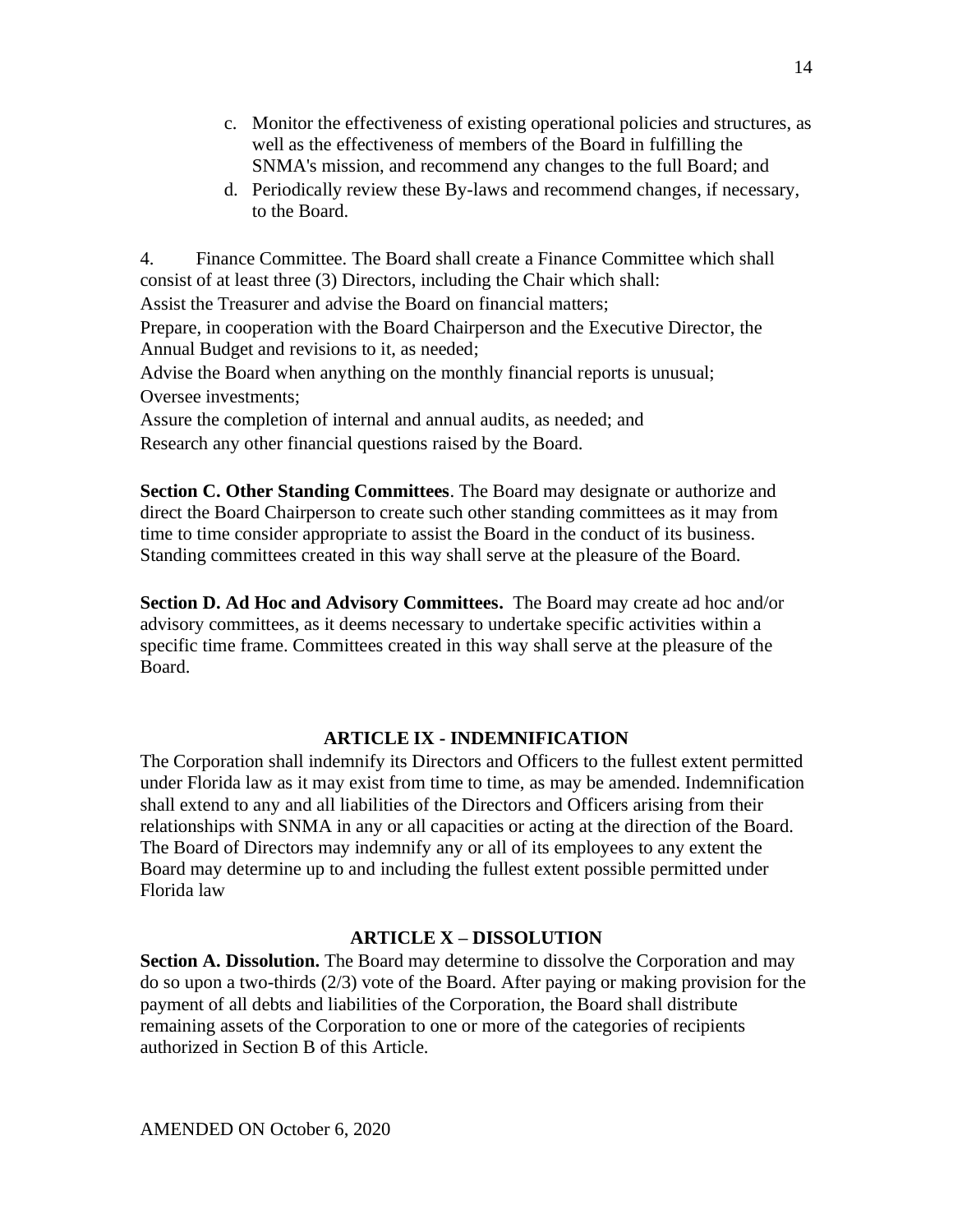**Section B. Distribution.** The Board shall distribute assets to either a qualifying 501 c (3) not-for-profit organization or to a succeeding organization, as follows:

A qualifying not-for-profit organization is one which shall have similar purposes and objectives as the Corporation. Such an organization shall qualify as a tax-exempt organization under the 501c(3) provisions of the United States Internal Revenue Service Code at the time of the distribution.

A succeeding organization is one which the Corporation may create to succeed it, upon dissolution. To be eligible for a distribution, this succeeding organization shall qualify as a tax-exempt organization under the 501.c (3) provisions of the United States Internal Revenue Service Code at the time of the distribution.

# **ARTICLE XI – LIMITATIONS AND RESTRICTIONS**

**SECTION A. Limitations.** No rules or regulations or By-laws shall be adopted and no activities shall be undertaken by SNMA which (1) would jeopardize the non-profit/tax exempt status; (2) are in violation of the Articles of Incorporation of SNMA, or (3) are in violation of the corporate laws governing SNMA, by any jurisdiction.

**SECTION B. Restrictions**. Should any part or any provisions contained in this document be rendered or declared invalid by reason of any existing or subsequently enacted legislation or by any decree of a court of competent jurisdiction, such invalidation of the part or parts of these By-laws shall not invalidate the remaining portions of this document and it shall remain in force.

# **ARTICLE XII – AMENDMENTS**

**Section A. Procedure.** Amendments to the By-Laws may be proposed to the Board by the Structure and Governance Committee.

**Section B. Voting.** These By-Laws may be amended at any duly convened meeting of the Board by two-thirds (2/3) of the Directors present at the meeting, provided that notice has been served in accord with Article V, Section G.

(END)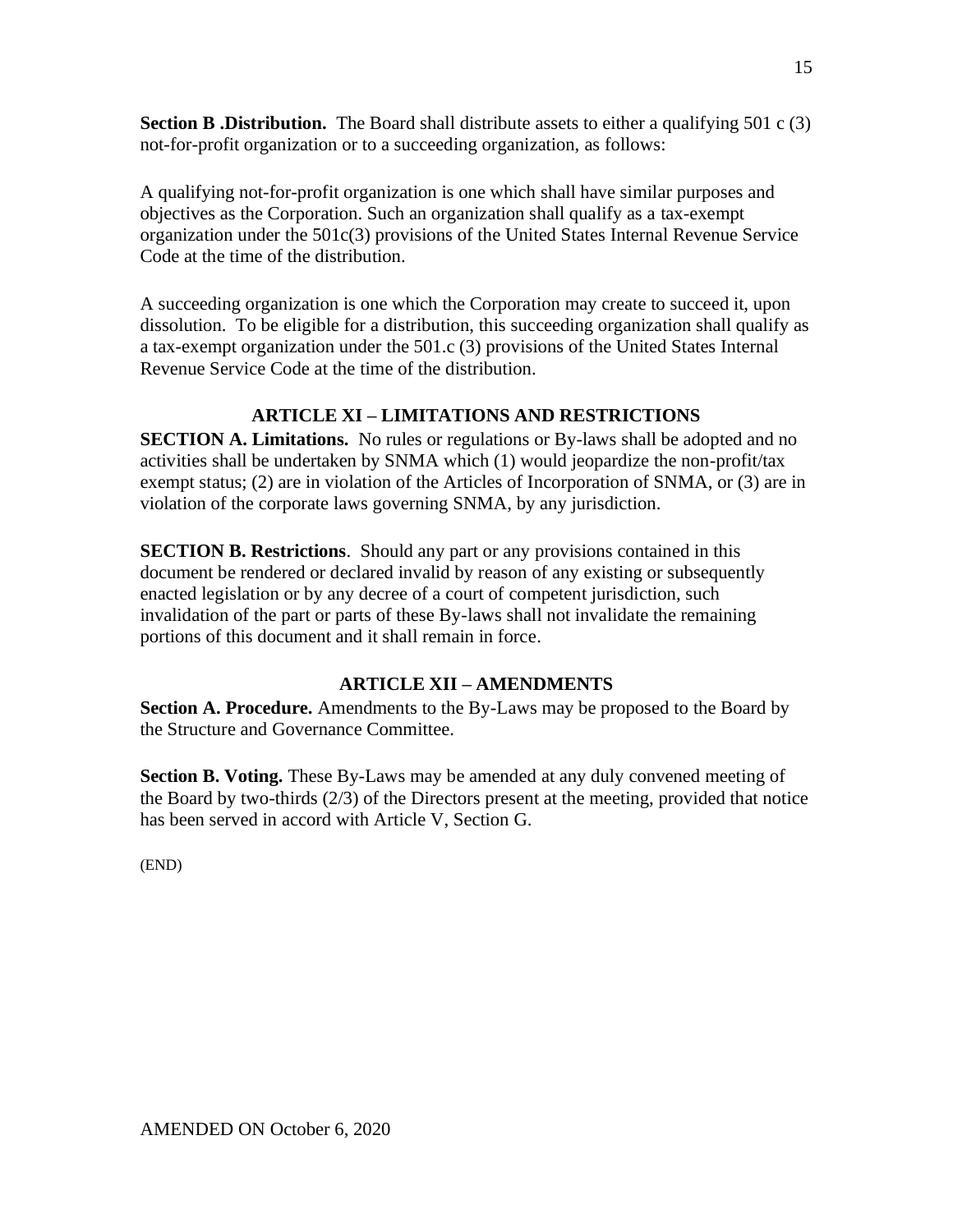#### **APPENDIX A**

# RESPONSIBILITIES OF INDIVIDUAL MEMBERSOF THE BOARD OF DIRECTORS OFSTONEWALL NATIONAL MUSEUM AND ARCHIVES (SNMA) June 2, 2020

#### SECTION ONE. ORGANIZATIONAL DUTIES

Members of the Board of Directors have three primary legal duties:

•Duty of Care - A Board member must be active in our organizational planning and decision making, as they relate to our mission and goals. Board members must exercise reasonable care when making decisions for the organization.

•Duty of Loyalty - A Board member must never use information gained through his or her position for personal gain and must always act in the best interests of the organization. Board members must avoid conflicts of interest or the appearance of conflicts.

•Duty of Obedience - A Board member must ensure that SNMA follows all local, state, and federal laws and regulations. Additionally, a Board member must adhere to the governing aspects of the Board as noted in its by-laws and ensure that SNMA remains financially solvent by evaluating financial policies, approving budgets, and reviewing financial reports

#### SECTION TWO. ORGANIZATIONAL OBLIGATIONS

#### Attendance and Participation

Board members are required to attend a minimum of four (4) of the six (6) Board meetings convened each year. Board members are expected to be actively engaged in all matters related to the Board and its governance responsibilities .It is understood that geographical distance from the Board meeting location may inhibit the physical presence of some Directors on a regular basis. For the purposes of this document, "attendance" is defined as physical presence, conference call presence, and videotelephony.

All Board members are expected to serve on at least one standing or ad-hoc committee, as determined by mutual agreement with the Board Chair. Members are also expected to serve as a Committee Chair, based on their skills, experiences and knowledge, and to ensure that the responsibilities listed in the Committee Charter are fulfilled annually.

#### Fundraising

Board members are expected to understand how SNMA raises funds to support its mission, and to participate in the execution of specific fund-raising strategies to elicit contributions, gifts, sponsorships, grants, and/or sell tickets to SNMA events. They are also expected to understand where the revenues are going and what is being funded, and to understand the financial profile and financial returns of all fundraising events.

AMENDED ON October 6, 2020